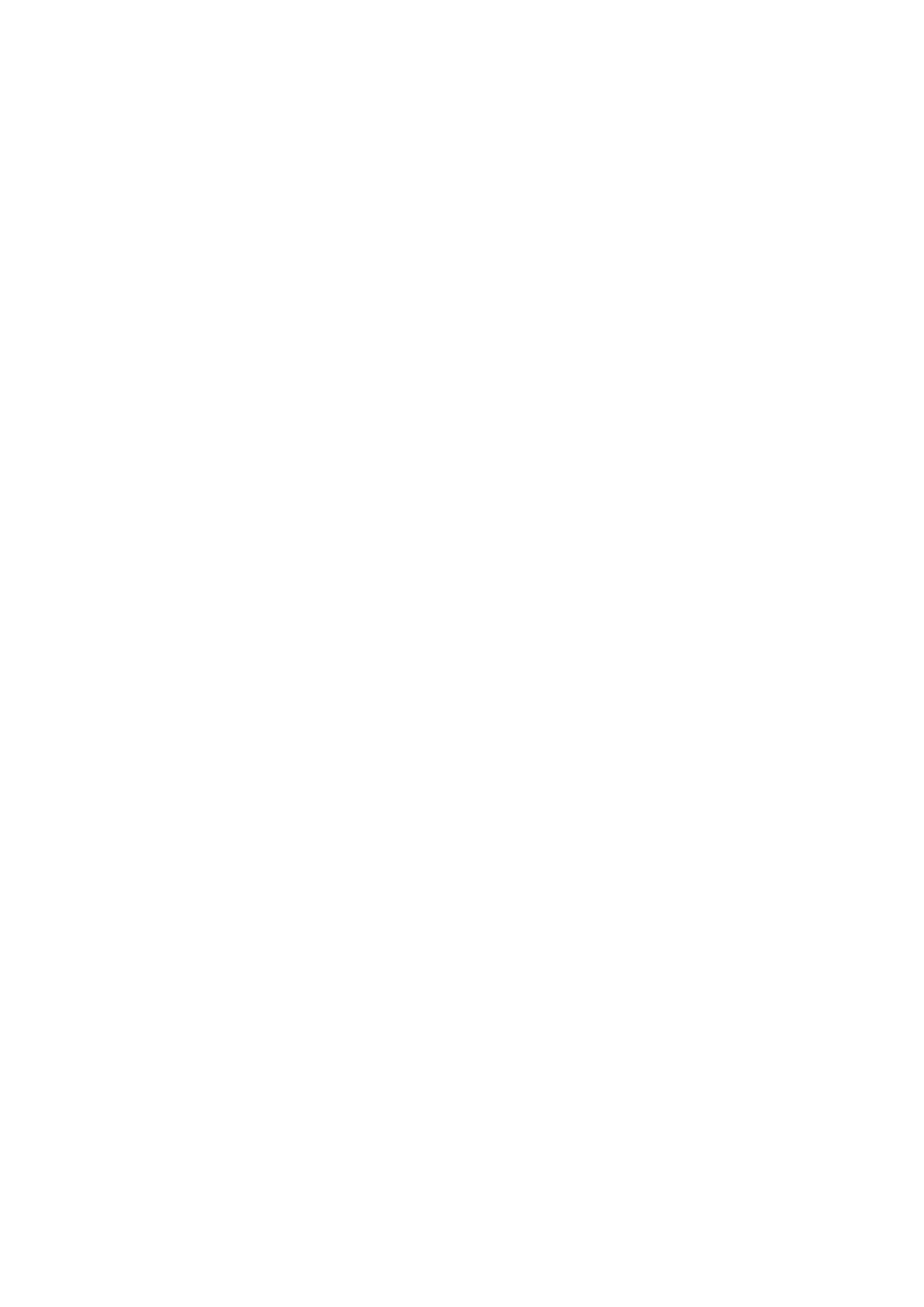# About NZIER

NZIER is a specialist consulting firm that uses applied economic research and analysis to provide a wide range of strategic advice to clients in the public and private sectors, throughout New Zealand and Australia, and further afield.

NZIER is also known for its long-established Quarterly Survey of Business Opinion and Quarterly Predictions.

Our aim is to be the premier centre of applied economic research in New Zealand. We pride ourselves on our reputation for independence and delivering quality analysis in the right form, and at the right time, for our clients. We ensure quality through teamwork on individual projects, critical review at internal seminars, and by peer review at various stages through a project by a senior staff member otherwise not involved in the project.

Each year NZIER devotes resources to undertake and make freely available economic research and thinking aimed at promoting a better understanding of New Zealand's important economic challenges.

NZIER was established in 1958.

### **Authorship**

This paper was prepared at NZIER by Shamubeel Eaqub and at Department of Building and Housing by Julie Loke.

It was quality approved by Kirdan Lees.

We appreciate initial work by James Kerr at the Department of Building and Housing, which this paper expands on.

It was presented at Palmerston North on June 2012 to the New Zealand Association of Economists annual conference.

### **Contact details**

| Julie Loke<br>Senior Advisor - Policy                       | Shamubeel Eagub, CFA<br>Principal Economist |
|-------------------------------------------------------------|---------------------------------------------|
| Department of Building and Housing<br>Te Tari Kaupapa Whare | N7TFR                                       |
| DDI: +64 4 817 4278                                         | DDI: +64 4 470 1810                         |
| E: Julie.Loke@dbh.govt.nz                                   | E: Shamubeel.eagub@nzier.org.nz             |
| Level 6, 86 Customhouse Quay                                | 8 Halswell Street, Thorndon                 |
| PO Box 10 729, Wellington                                   | PO box 3479, Wellington                     |
| W: http://www.dbh.govt.nz                                   | W: www.nzier.org.nz                         |

## **nzier.org.nz**

8 Halswell St, Thorndon | PO Box 3479, Wellington Tel +64 4 472 1880 | Fax +64 4 472 1211 | econ@nzier.org.nz

© NZ Institute of Economic Research (Inc) 2012. Cover image © Dreamstime.com

NZIER's standard terms of engagement for contract research can be found at www.nzier.org.nz.

While NZIER will use all reasonable endeavours in undertaking contract research and producing reports to ensure the information is as accurate as practicable, the Institute, its contributors, employees, and Board shall not be liable (whether in contract, tort (including negligence), equity or on any other basis) for any loss or damage sustained by any person relying on such work whatever the cause of such loss or damage.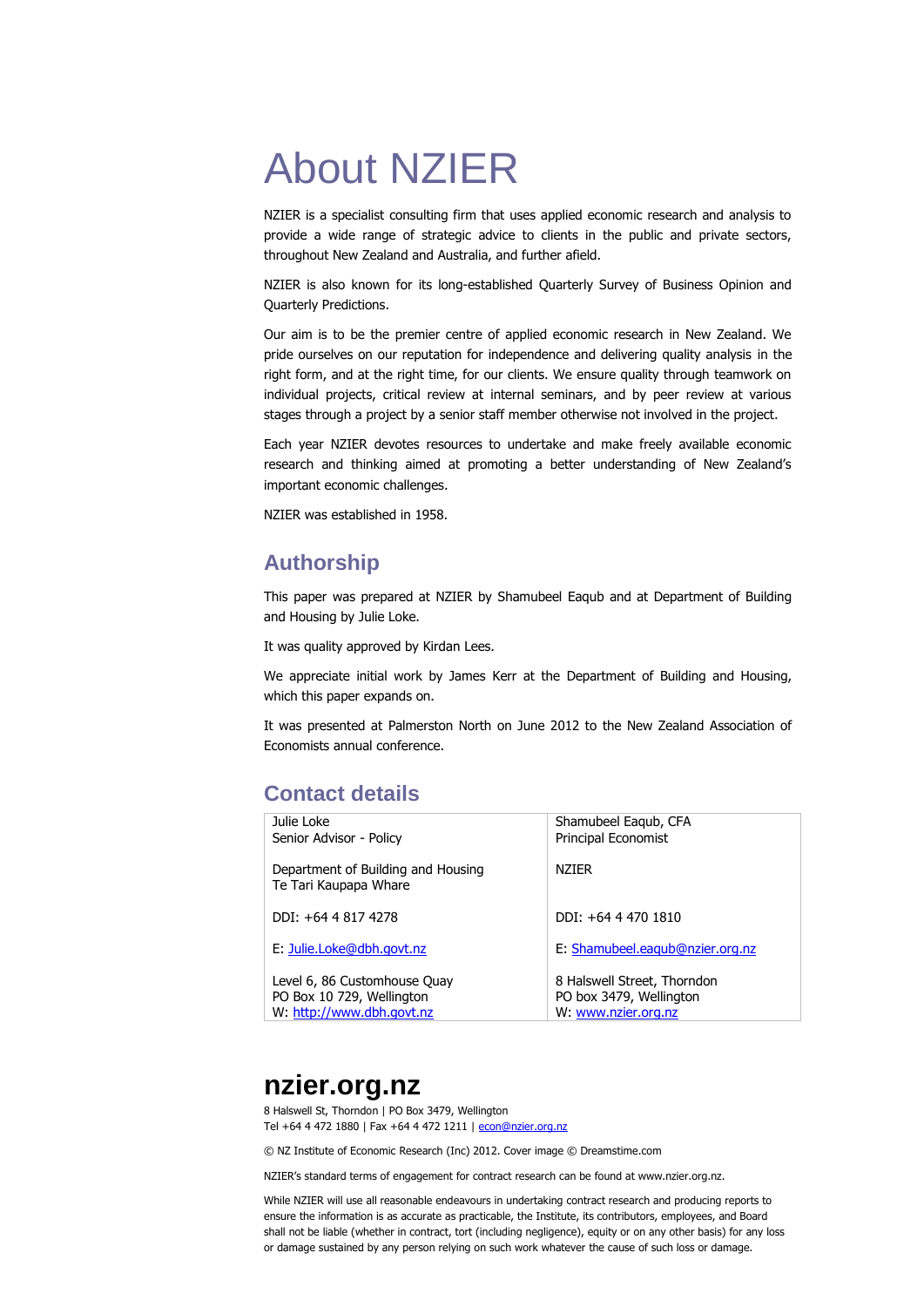## 1. Introduction

Around a third of New Zealanders live in rental accommodation. These renters and their landlords need a good understanding of market conditions to inform their choices on where to live and where to invest.

The Department of Building and Housing (DBH) gathers information on private sector rental prices by area and accommodation type. However, there is little available information on rental vacancy rates.

The rental vacancy rate is the fraction of rental properties not rented at a point in time. This captures pressures in the rental market. It matters for understanding the balance between supply and demand, future pressures on rental prices and the typical duration of vacancy for a landlord's budgeting purposes. We have developed a private sector rental vacancy indicator, based on the DBH tenancy bond database.

New Zealand is rare in having a centralised database of tenancy bonds, which provides a rich data set on the rental stock, newly set rent prices and flows in and out of the stock. Internationally, the vacancy rate is typically estimated from a range of sources. In Australia for example, a widely used rental vacancy rate measure is based on advertised rental properties and dated data on housing stock and rental preferences.

We estimate the rental vacancy rate for Canterbury using the DBH tenancy rental bond database. Conceptually measuring the rental vacancy rate is equivalent to the unemployment rate, i.e. those currently unemployed but actively seeking work. In the rental application, it is a rental property currently vacant and seeking a tenant. We therefore utilise the labour market framework to estimate the rental vacancy rate.



#### **Figure 1 Estimated private sector rental vacancy rate in Canterbury**

We estimate the rental vacancy rate in Canterbury, Figure 1. The vacancy rate has fallen sharply, accelerating the tightening pressures evident even before the earthquakes. This is consistent with anecdotes and also emerging pressures in the price of rents.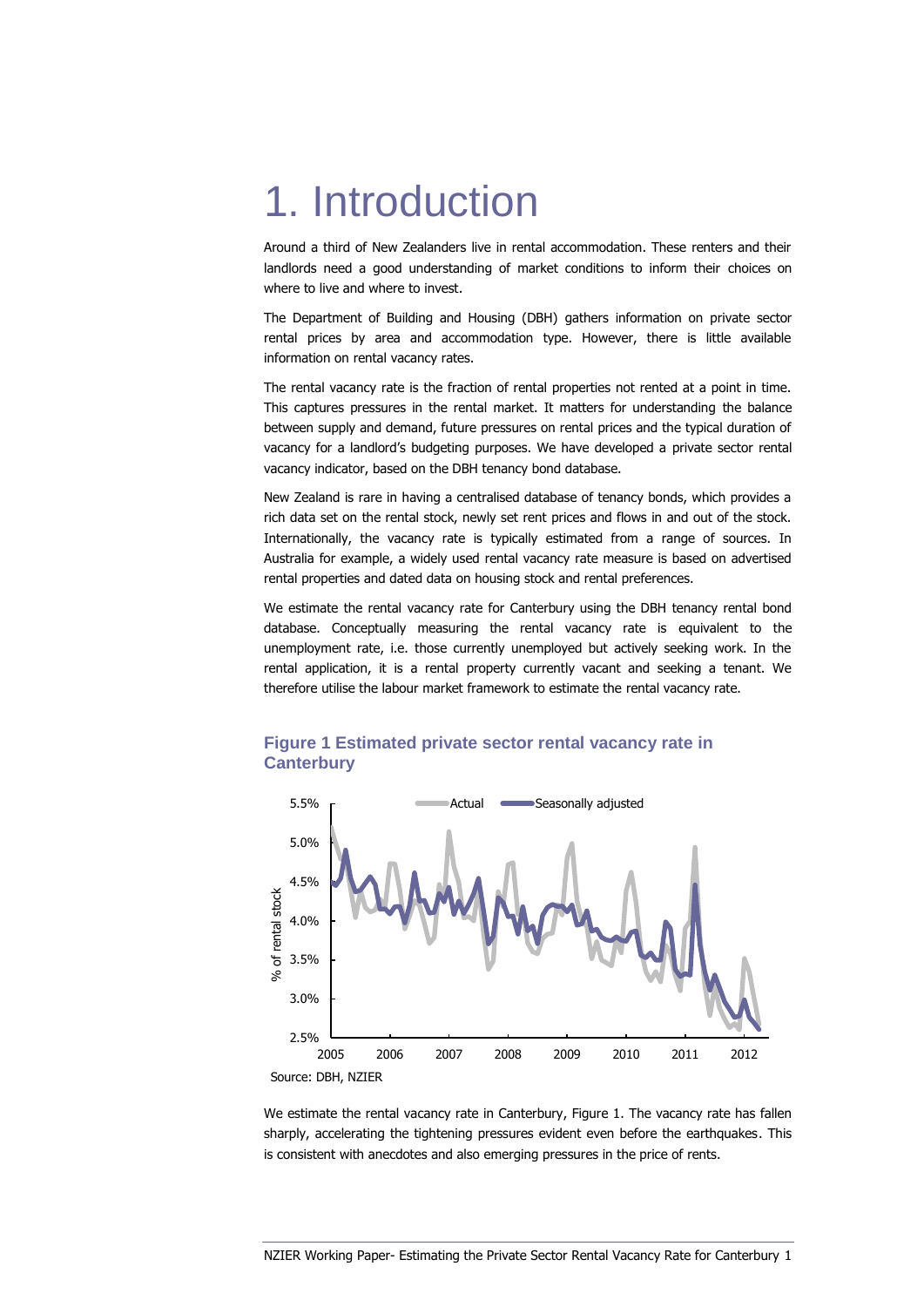Our estimates of rental vacancy provide a consistent measure of pressures in the rental market. It is based on administrative data that can be updated monthly and can be used to provide a disaggregated regional picture. It will provide timely information for landlords, tenants and policy makers about the state of the rental market, not just in Canterbury by across New Zealand.

## 2. International experience

Two key methods of calculating rental vacancies are used internationally:

- 1) Using a survey, such as that used by the US Census Bureau
- 2) Using measures of advertised rental properties.

To our knowledge, using administrative data on tenancy bonds to estimate rental vacancy is unique.

The US Census Bureau uses a survey (Current Population Survey/Housing Vacancy Survey) to estimate the vacancy rate for both rental and owner occupied homes $<sup>1</sup>$ . It uses</sup> the decennial Census to benchmark and revise the estimates. A vacant rental home is a home that is vacant and is advertised for rent. It should be available all year round and not include short term arrangements such as house sitting.

The alternative measure of rental vacancy rate is typically based on the number of advertised rental properties. For example, QSM Research in Australia uses properties advertised online to identify the number of vacant rental properties<sup>2</sup>. They 'clean' the data to isolate unique addresses, to avoid double counting on multiple websites. They then use official estimates of the total housing stock and Census based rental shares to identify the total rental stock and the rental vacancy rate.

In New Zealand, there are no immediate sources of official rental vacancy rate estimates. There are measures of the occupied rental stock from Statistics New Zealand. The most detailed and comprehensive source is the 5 yearly Census. This was delayed in 2011 because of the devastating earthquakes in Christchurch.

Other surveys, such as the Household Economic Survey, have more frequent and up to date information on the proportion of households who rent. These can be used to derive the total number of occupied rental homes. However, it is not possible to distinguish between empty homes that are for owner occupation versus for rent.

The use of online vacancy listings is possible in New Zealand. Two major websites advertise homes for rent: [www.realestate.co.nz](http://www.realestate.co.nz/) and [www.trademe.co.nz.](http://www.trademe.co.nz/) They tend to aggregate rental advertisements from individual agencies and private rentals and could be used to track the fraction of rental listings against the rental stock. This would complement information in the tenancy bond database and give us a richer understanding of the rental market.

-

<sup>&</sup>lt;sup>1</sup> US Census Bureau: <http://www.census.gov/hhes/www/housing/hvs/hvs.html>

<sup>2</sup> QSM Research[: http://www.sqmresearch.com.au/](http://www.sqmresearch.com.au/)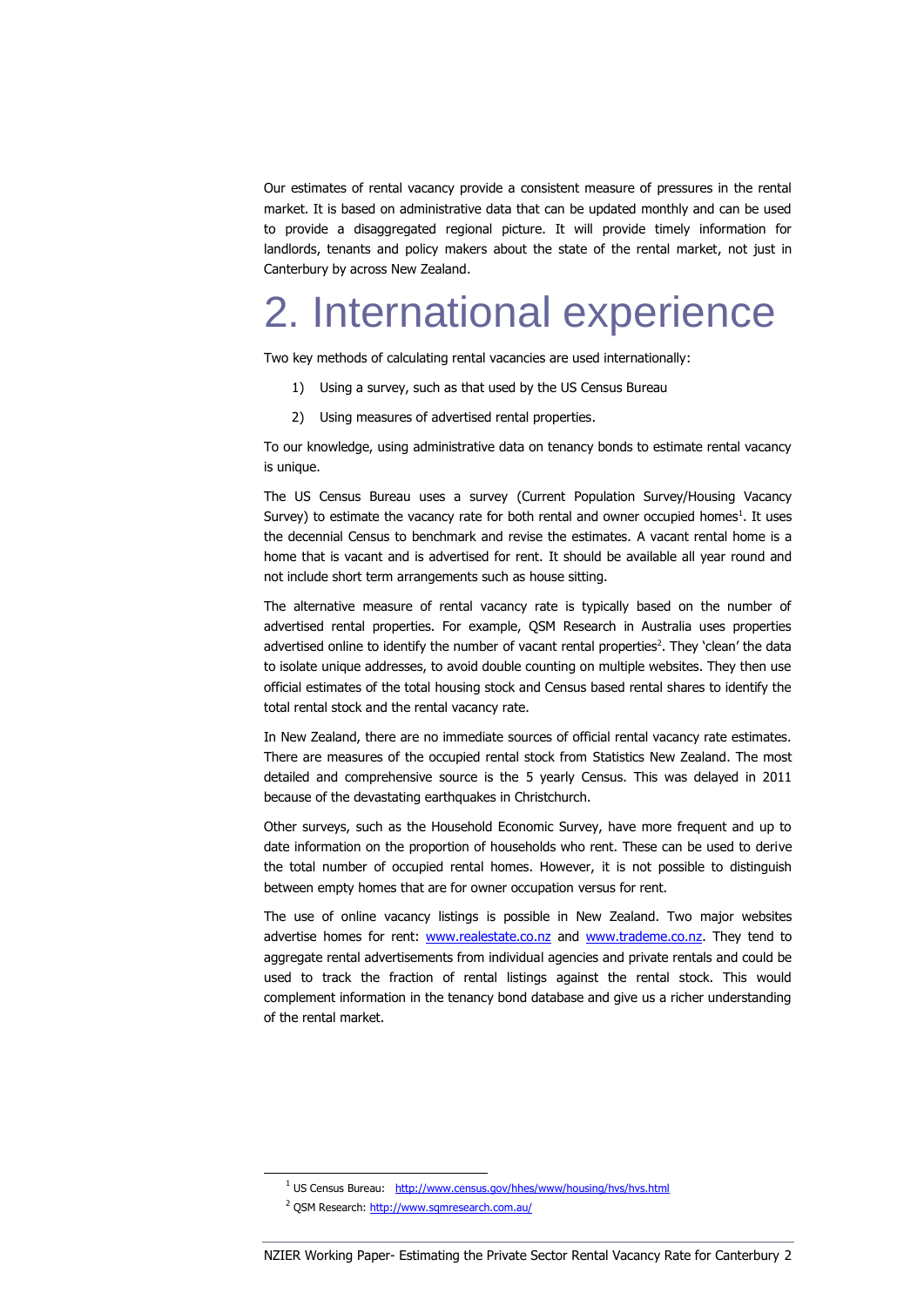# 3. Our approach

We use a novel data source: the DBH's private sector tenancy bond database. It records a number of related variables that we use to estimate the rental vacancy rate.

We use the definitions and the approach of the labour market to calculate the vacancy rate. Figure 2 shows our approach. The rental housing stock is split into occupied and unoccupied homes. Homes also enter and exit the rental stock, as some homes move from owner occupied to rental and vice versa. Newly built homes can also enter into the stock.

#### **Figure 2 Composition of the housing market**



### **3.1 Data**

We base the analysis on the DBH Tenancy Bond database only. This gives us a single source of information that is updated regularly and in regional detail.

**Table 1 Data sources and their treatment** 

| <b>Rental</b><br>market<br>concept | <b>Tenancy Bond</b><br>database metric       | <b>Data treatment</b>                                                                                                                                                                                                                |
|------------------------------------|----------------------------------------------|--------------------------------------------------------------------------------------------------------------------------------------------------------------------------------------------------------------------------------------|
| Occupied rental<br>housing stock   | Number of existing<br>tenancy bonds          | The private sector tenancy bond database may<br>not cover the entire rental market. According to<br>the HES data the coverage may be around 66%<br>of all rentals (private and government).                                          |
| Vacant                             | Bond refunds that<br>have been re-<br>lodged | This measures how long previously rented<br>homes are vacant. We make estimates for<br>recent missing observations.                                                                                                                  |
| Vacant                             | Newly lodged                                 | Houses that haven't had a bond against them in<br>the past. We don't know how long they were<br>vacant before being rented. We use the<br>vacancy pattern of vacant but previously rented<br>homes to estimate their vacancy status. |

#### **Source: DBH & NZIER**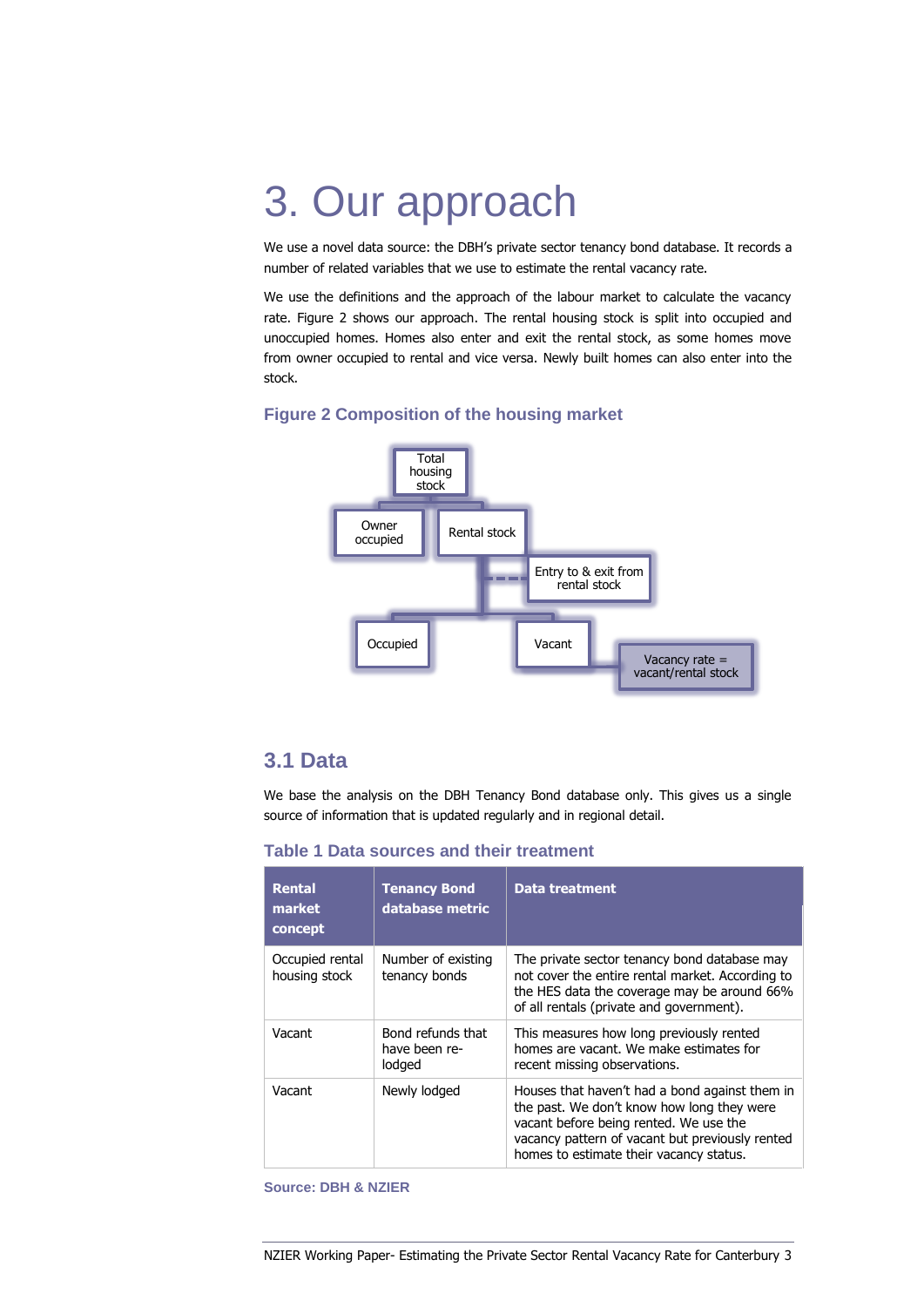### **3.2 Methodology**

#### **What we measure**

We measure the private sector rental vacancy rate in the DBH Tenancy Bond database. It is a high frequency measure with the potential to replicate this at a regional level.

We do not count every property in the housing stock and their nature of tenure. Our calculations should be interpreted as an estimate of private rentals.

#### **Putting it together**

The vacancy rate is defined as (with all references to rental properties):

| <i>vacancy rate</i> $=$ $\frac{1}{1}$ | vacant homes | vacant homes                  |
|---------------------------------------|--------------|-------------------------------|
|                                       | rental stock | vacant homes + occupied homes |

For data up to six months old, we have sufficient observations to calculate the vacancy rate arithmetically, using only assumptions 1 and 2 below.

But the number of vacant homes is unobserved in the most recent periods. This is because the time between a refund and re-lodgement available with a delay. We estimate the likely number of vacant homes for the most recent six months based on available data (assumption 3). But these should be used as provisional estimates only.

We make three assumptions to estimate the vacancy rate:

- **Assumption 1.** We focus our analysis on properties that are vacant for up to six months. This typically covers 95% of properties that are vacant for a year [\(Figure 3\)](#page-8-0). This means our estimates for the latest six months requires the use of estimates, while data before that is calculated using an arithmetic formula. We replicated our analysis with 12 months and 18 months of data. The movements in the vacancy rate did not change, although the level was marginally higher.
- **Assumption 2.** We assume that the new entrants to the rental stock follow the same pattern of time to rent. For example, if there is a new bond lodged this month, we assume say 70% were vacant for one month, 20% for two months and 10% for three months, because that was the pattern for previously rented homes. Alternatively we could use internet advertising data to track the vacancy pattern of new entrants to the rental market.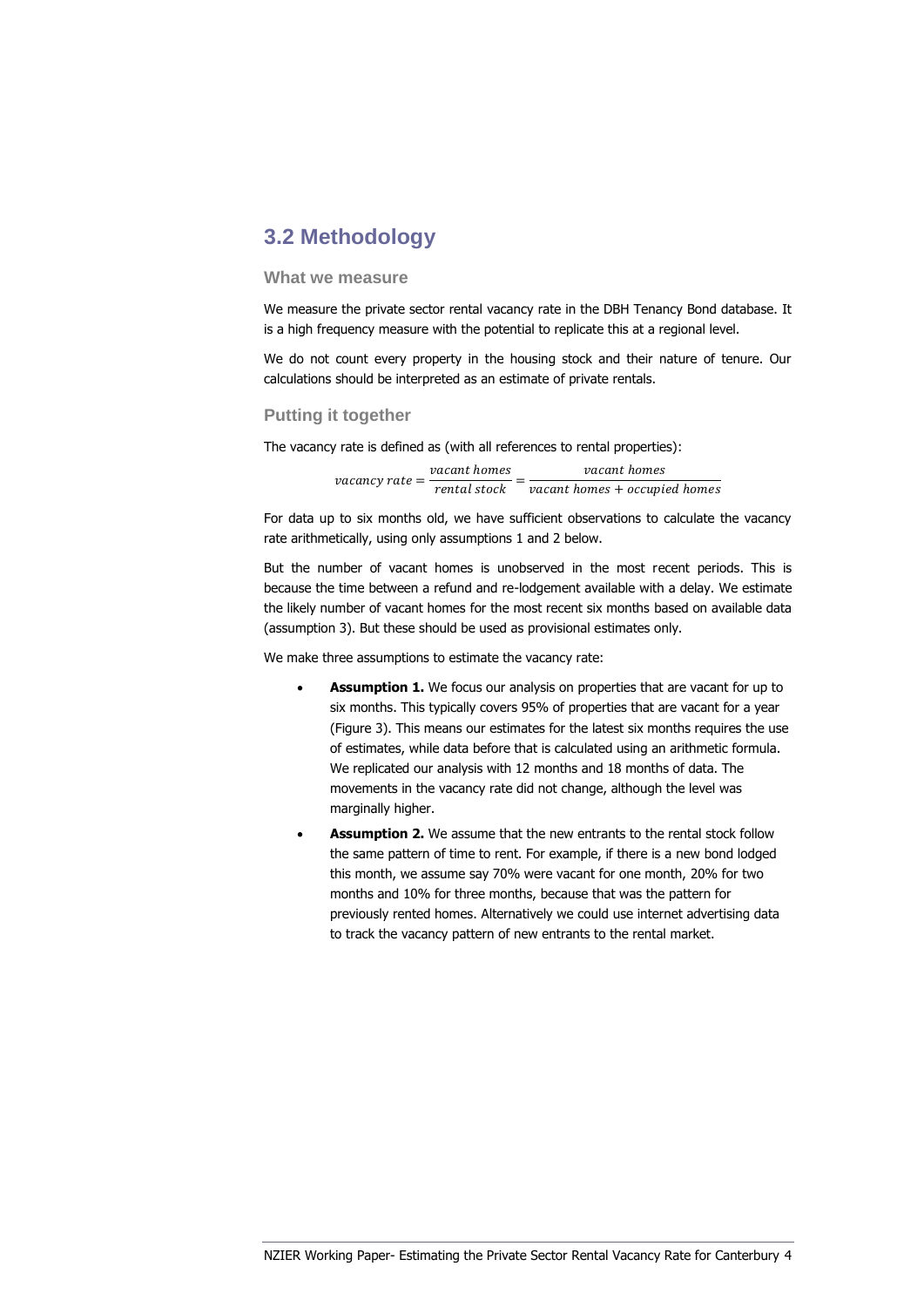**Assumption 3. We assume that the absorption rate for each cohort is related to younger cohorts. This is useful because younger cohorts have good predictive power and are available with a shorter delay. So if houses are renting quickly for the 3 month vacant cohort, then the 4-month vacant cohort will also rent more quickly in a proportional manner (Figure 3 [Vacancy](#page-8-0)  [length distribution](#page-8-0)** 



 [Figure 4\)](#page-8-0). We use single equation OLS estimates to relate these variables. We use the following functional form to estimate the latest data points for months 2 to 6:

$$
X_t^a = f(X_{t-1}^a, X_t^{a-1})
$$

Where:

*a* is the cohort, eg vacant for 3 months and *X* is the number of vacant homes in each cohort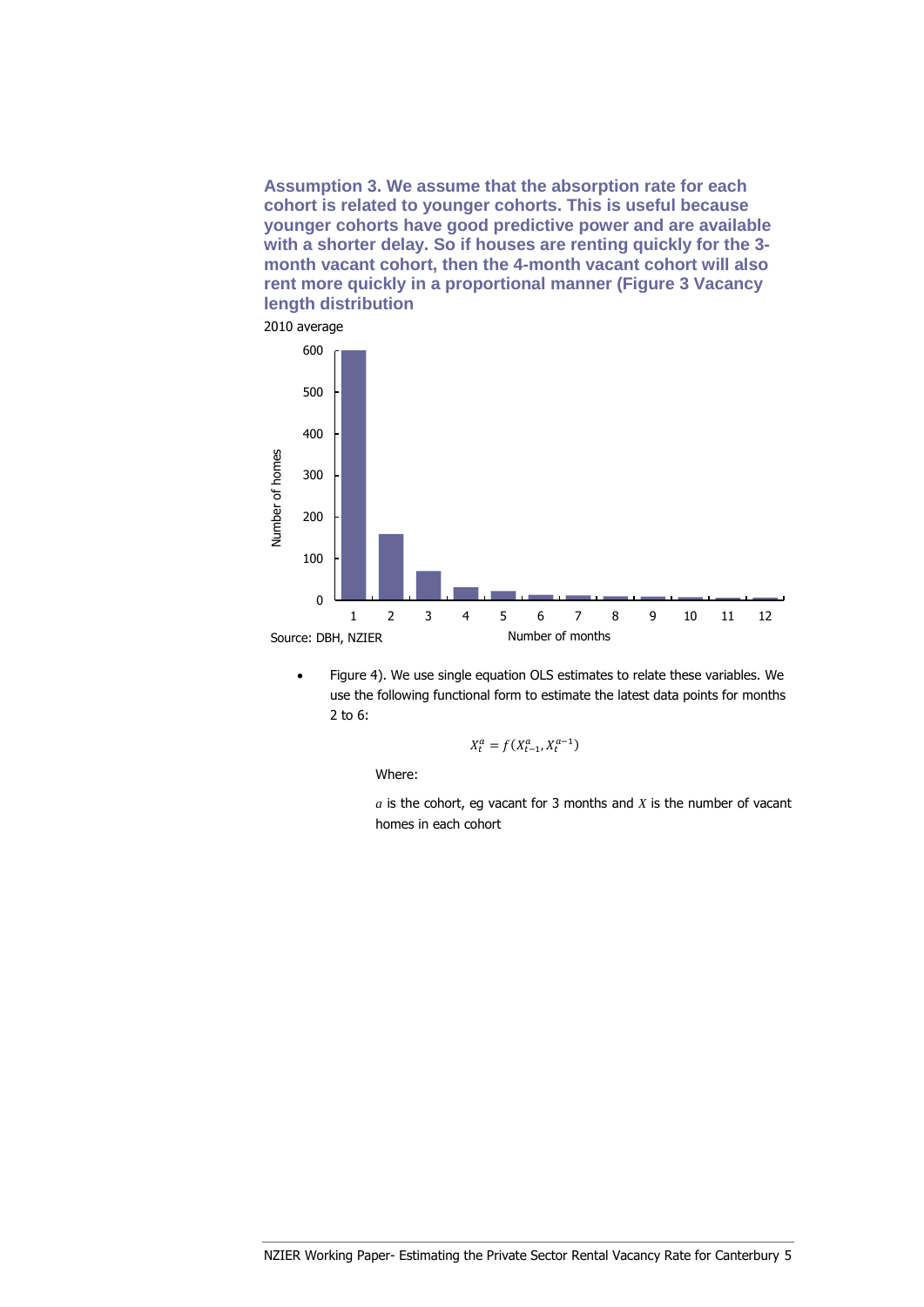

### <span id="page-8-0"></span>**Figure 3 Vacancy length distribution**

## **Figure 4 C-movement of two durations of vacancy**

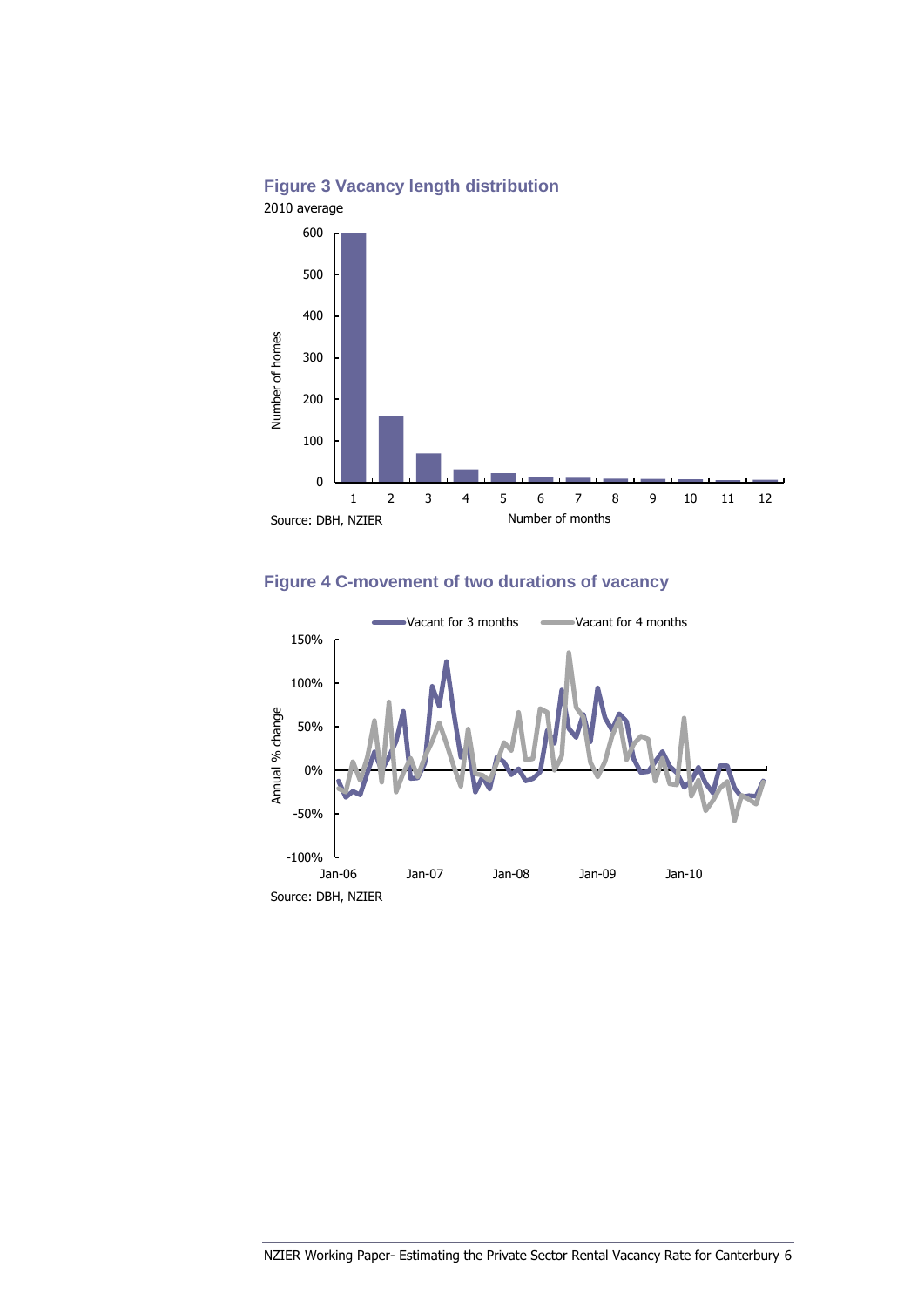# 4. Rental vacancy in **Canterbury**

Our estimate of the rental vacancy rate is a good summary indicator of the rental market. The level of the vacancy rate and the general direction of change lead rental inflation.

In Canterbury, the rental vacancy rate has slumped following the February-2011 earthquake, which damaged a large number of homes. The vacancy rate averaged 3.6% through 2010, but it was just 2.7% in April-2012 (seasonally adjusted, [Figure 5\)](#page-9-0). The tightening rental market appears to be lifting rental prices [\(Figure 6\)](#page-9-1). But there are also periods of rising inflation when the vacancy rate is easing, meaning we need to understand the interaction between demand, supply and prices for a full picture of rents.

#### <span id="page-9-0"></span>**Figure 5 Rental vacancy rate in Canterbury**



#### <span id="page-9-1"></span>**Figure 6 Rental inflation vs change in the vacanacy rate**

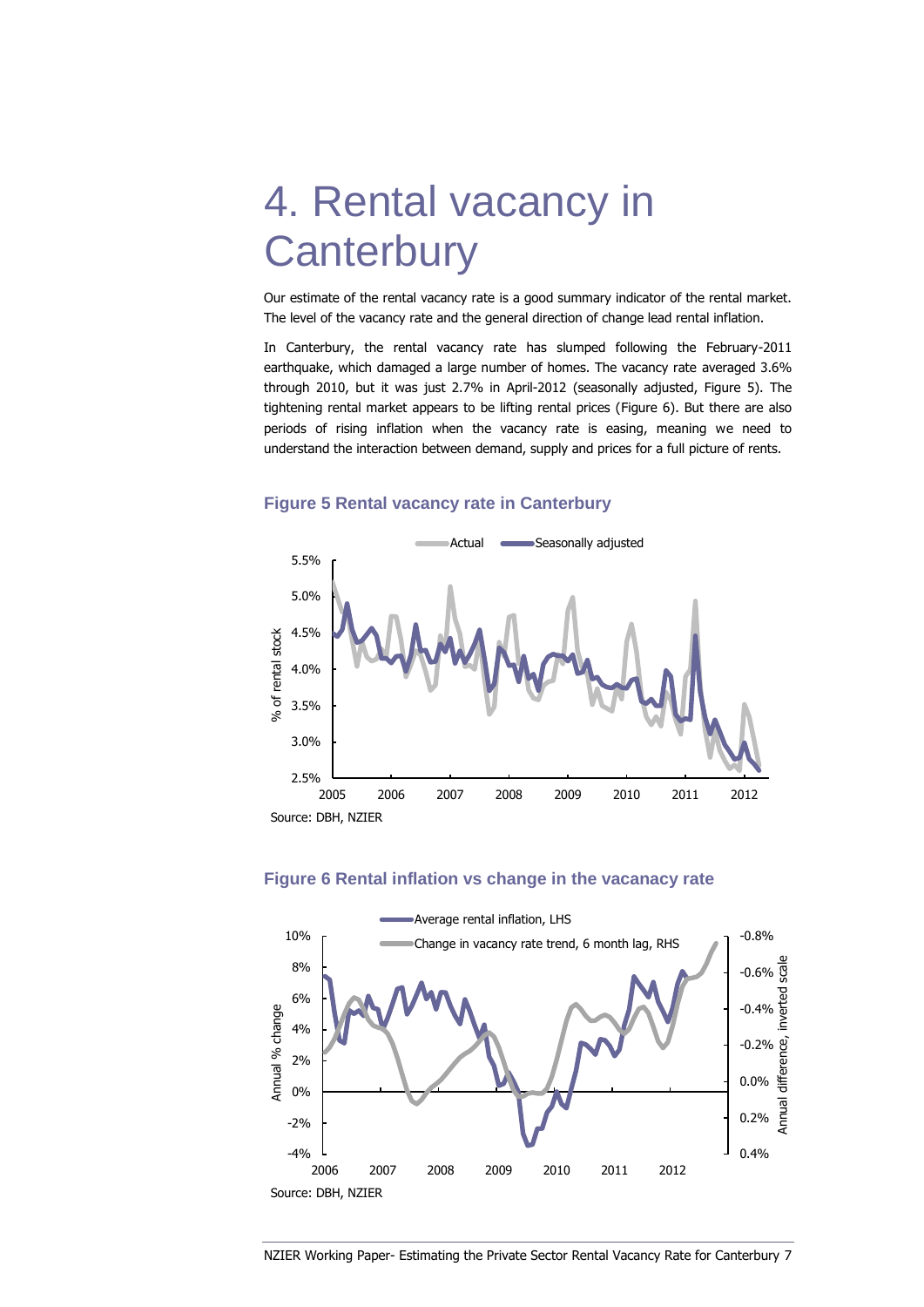We also analyse the flows into and out of the rental market to understand the source of pressure. In Canterbury, the earthquake led to a loss of property which meant a number of rental properties exited the rental stock. The outflow was intense in the two months following the earthquake, in March and April of 2011.

Outflows accelerated again in late 2011, possibly reacting to increasing demand for housing and rising house prices. But inflows have been trending higher thus far in 2012, perhaps responding to rising rental prices. These statistics provide important insights into the workings of the rental market in Canterbury.





Source: DBH, NZIER